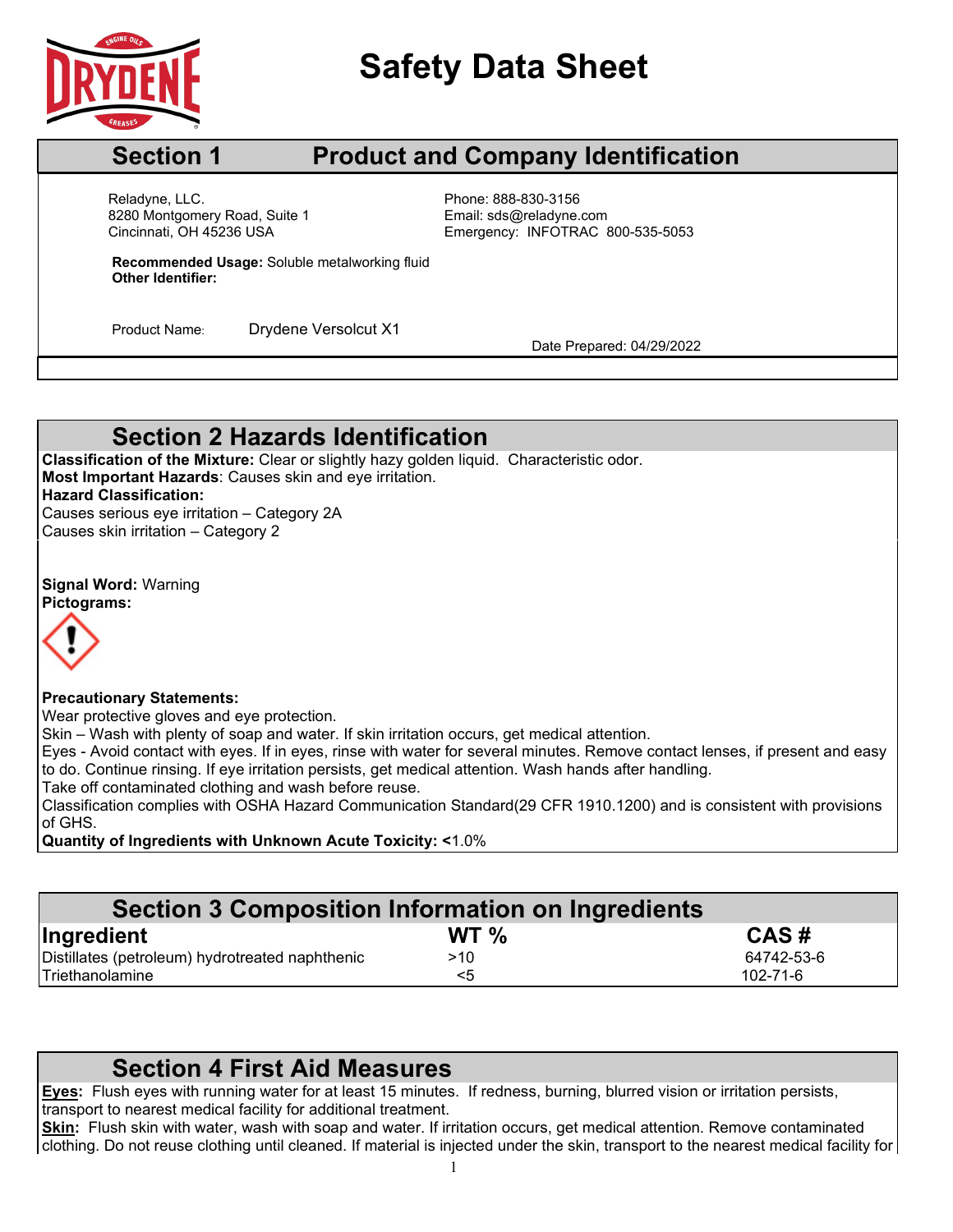$\mathfrak{D}$ 

additional treatment. If redness, swelling, pain and/or blisters occur, transport to the nearest medical facility for additional treatment.

**Ingestion:** Do NOT induce vomiting and obtain medical attention. Have victim rinse mouth out with water. If vomiting occurs spontaneously, keep head below hips to prevent aspiration.

**Inhalation:** Remove victim to fresh air and keep at rest in a position comfortable for breathing. If the victim has difficulty breathing or tightness of the chest, is dizzy, vomiting or unresponsive, give oxygen with rescue breathing or CPR as required and transport to the nearest medical facility.

## **Section 5 Fire Fighting Measures**

#### **Flammable Properties:**

Flash point: none (ASTM D56) Flammable limits in air: N/A Auto ignition temperature: N/A **Extinguishing media:** CO<sub>2</sub>, dry chemical, foam

#### **Special firefighting measure:**

The material as received will not support combustion, however its residues may; therefore, procedures for an oil fire should be followed. Use self-contained breathing apparatus. Use foam or dry chemical to extinguish fire. Water may be used only to keep surrounding containers cool. Firefighters should wear proper protective equipment and self-contained breathing apparatus with full face piece operated in positive pressure mode.

# **Section 6 Accidental Release Measures**<br> **Section** sources and ventilate area.<br>
• Advise EPA/state agency if required.

- **•** Eliminate ignition sources and ventilate area.
- **Absorb spillage with inert absorbent material. Use proper personal protective equipment**
- **for clean-up.**
- **Contain spill and keep from entering waterways or sewers. Treat contaminated absorbent same as spilled product.**

## **Section 7 Handling and Storage**

**Handling and Storage Precautions:** Avoid heat, open flames, including pilot lights, and strong oxidizing agents. Use general ventilation to prevent vapor accumulation. Ground all handling equipment to prevent sparking. Avoid contact with eyes, skin and clothing. Wash thoroughly after handling. Do not eat, drink or smoke when using this product. Have appropriate fire extinguishers and spill clean-up equipment in or near storage area.

**Work/Hygienic Practices:** Wash with soap and water before eating, drinking, smoking, applying cosmetics, or using toilet. Launder contaminated clothing before reuse. Properly dispose of contaminated leather articles such as shoes or belts that cannot be decontaminated. Contaminated leather articles including shoes cannot be decontaminated and should be destroyed to prevent reuse.

## **Section 8 Personal Protection/ Exposure Controls**

**Engineering Controls:** Use adequate ventilation to keep vapors and mists of this material below applicable standards. **Respiratory Protection:** If engineering controls do not maintain airborne concentrations to a level which is adequate to protect worker health, an approved respirator must be worn. Respirator selection, use and maintenance should be in accordance with the requirements of the OSHA Respiratory Protection Standard, 29 CFR 1910.134.

**Skin Protection:** Use protective clothing that is chemically resistant to this product. Acceptable materials for gloves and aprons are: neoprene, nitrile rubber or viton.

**Eye Protection:** Use safety glasses or goggles. Have suitable eye wash water available.

**Other/General Protection:** For mists and vapors: Air Purifying, organic vapor cartridge, NIOSH approved respirator. Use self-contained breathing apparatus for environments with unknown concentrations or emergency situations.

| <b>Chemical Name</b>                 | OSHA TWA $(mg/m3)$ | ACGIH TWA (mg/m <sup>3</sup> ) |  |
|--------------------------------------|--------------------|--------------------------------|--|
| Severely Hydrotreated Naphthenic Oil | 5 (Mist in Air)    |                                |  |
| Triethanolamine                      |                    |                                |  |

- 
- 
- 
- -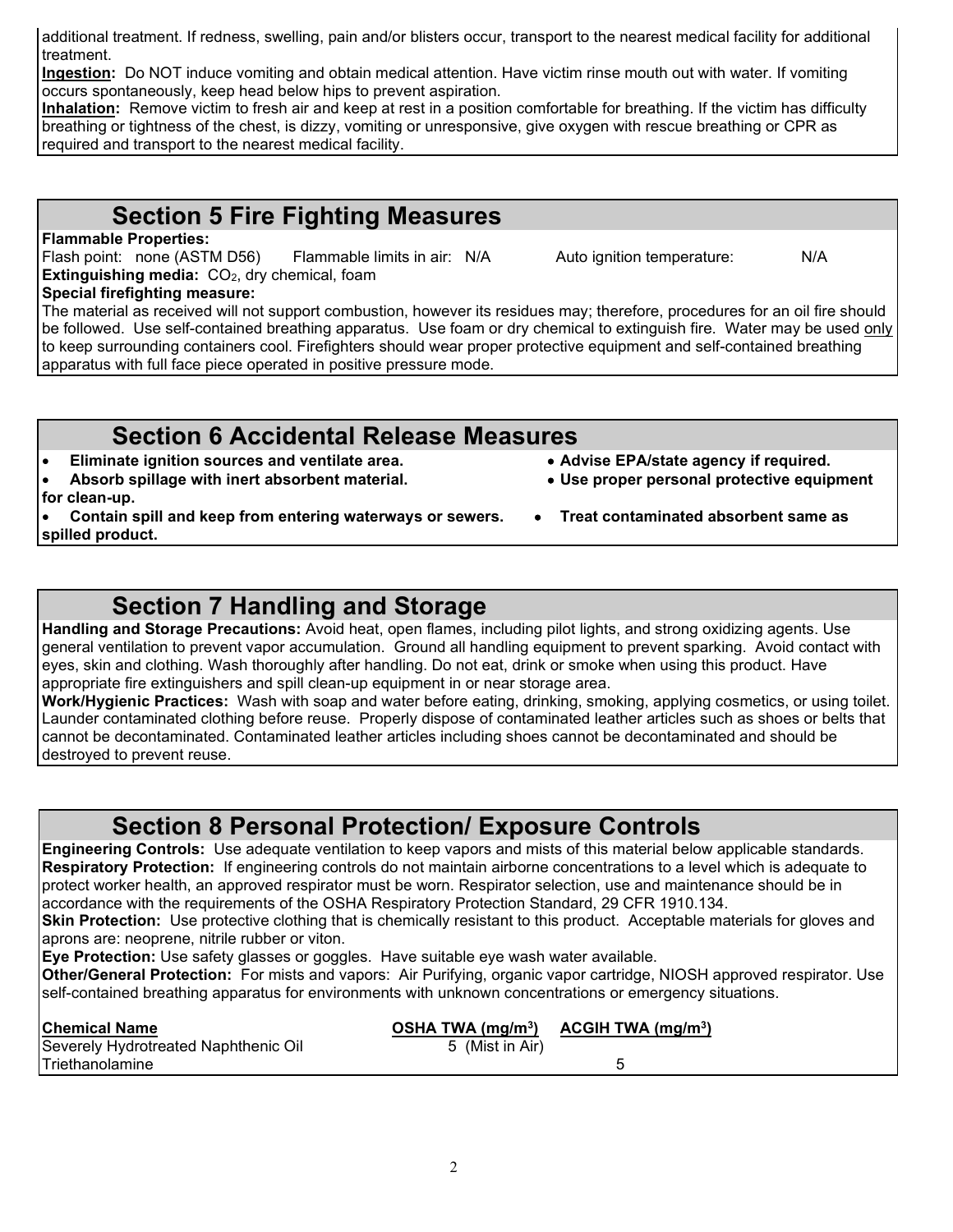|                          |                | <b>Section 9 Physical and Chemical Properties</b> |                                    |                             |                      |
|--------------------------|----------------|---------------------------------------------------|------------------------------------|-----------------------------|----------------------|
| Color:<br>Complete       | Golden         | <b>Vapor Pressure:</b>                            | N/A                                | <b>Solubility in Water:</b> |                      |
| Appearance: Clear Liquid |                |                                                   | % Volatile by Volume: 35% as water | <b>Evaporation Rate</b>     |                      |
| Odor:<br>$<$ 1           | Characteristic | Vapor Density (air = 1):                          | N/A                                |                             | (Butyl Acetate = 1): |
| Boiling Point: >212° F   |                | <b>Reactivity in Water:</b>                       | Non-reactive                       | <b>Specific Gravity:</b>    | 1.001                |
| pH@ 10%:                 | 9.4            | Viscosity @ 40C:                                  | N/A                                |                             |                      |

**Section 10 Stability and Reactivity**<br>Stable Conditions to avoid: Sources of ignition. Incompatibility: Strong oxidizing or reducing agents. **Stability: Stable Conditions to avoid: Sources of ignition. Decomposition Products:** Oxides of Carbon, Hydrogen, phosphorus and Nitrogen. **Hazardous Polymerization:** Will not occur.

#### **Section 11 Toxicological Information**

**Likely Routes of Exposure:** Inhalation, skin, eyes and ingestion. **Potential Health Effects: Eye Effects:** This mixture can cause irritation, redness to the eyes. **Skin Effects:** Prolonged and/or repeated skin contact may cause irritation/dermatitis. **Oral Effects:** Harmful if swallowed. May cause burns to mouth and esophagus. Gastrointestinal tract irritation, nausea and vomiting. **Inhalation Effects:** Harmful if inhaled. May cause respiratory tract irritation. **Chronic Health Effects:** Primary target organs following repeated exposure are eyes, skin, lungs. **Mutagenicity:** Negative **Carcinogenicity:** This mixture does not contain any component that is listed as a carcinogenic or a potential carcinogen by the National Toxicology Program, by the I.A.R.C. monographs or by OSHA. **Teratogenicity:** Negative. **Sensitization:** Negative

**Toxicological Data:** No data available or estimated

## **Section 12 Ecological Information**

Not classified due to inadequate data available on this mixture. Recommend avoidance of release to the environment.

#### **Section 13 Disposal Considerations**

Avoid release to the environment. Dispose in a safe manner in accordance with national, state and local regulations. Not a RCRA hazardous waste if uncontaminated. If "used" RCRA criteria must be determined. Dispose of container by recycling or if permitted incineration.

#### **Section 14 Transportation Information**

**Proper Shipping Name:** Lubricating Oil, N.O.S. **Shipping Class:** 65 **Dot Identification Number:** N/A **Dot Shipping Label:** Not regulated by DOT. **TDG Classification:** Not controlled under TDG (Canada).